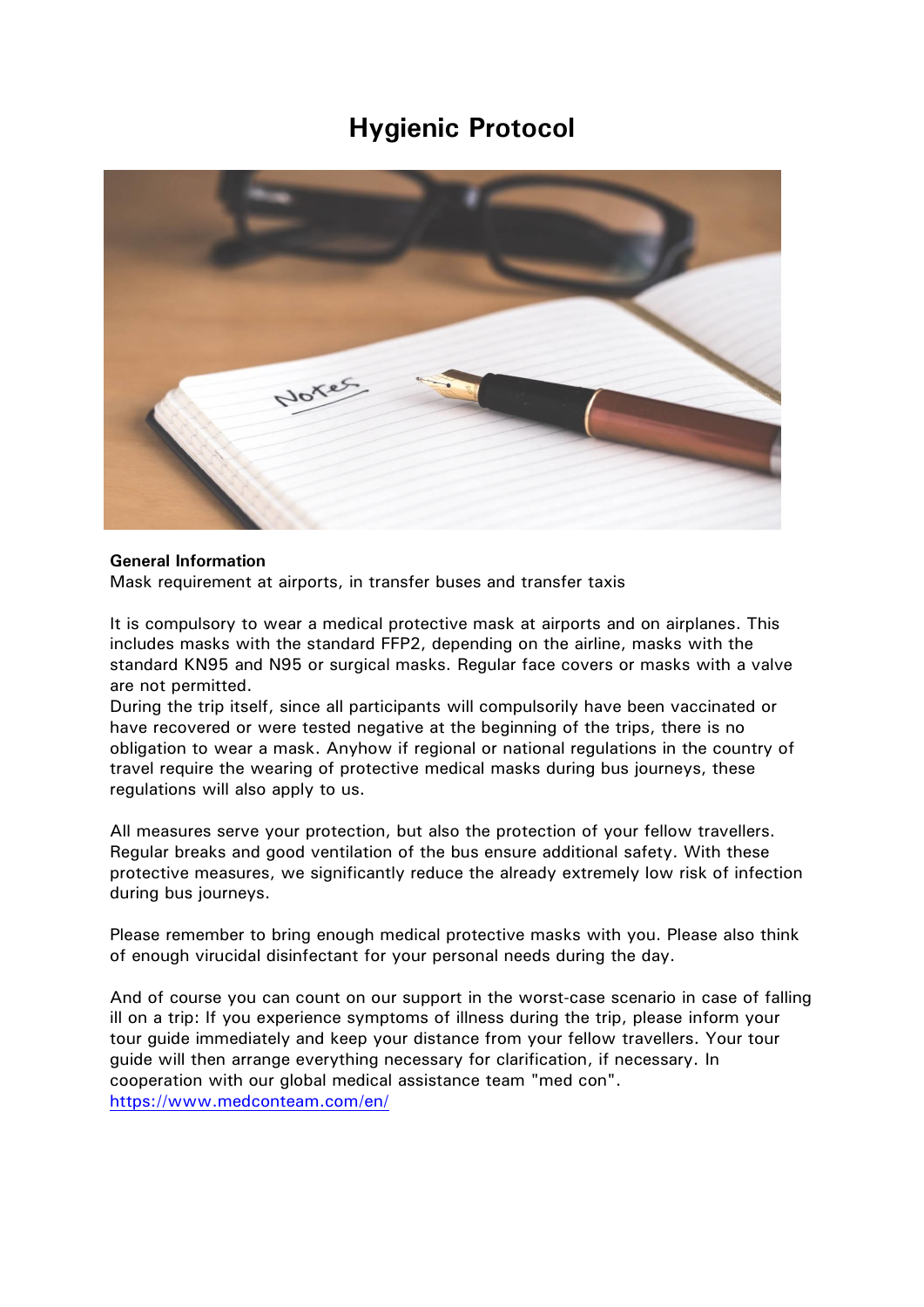## **Hotels**

All hotels and accommodations that we use on our trips have presented us a convincing hygiene concept that take into account the regional requirements.

Despite the differences in detail, what all the concepts have in common is that the applicable distance rules and hygiene regulations are taken into account. In all of the hotels booked by us, the frequently touched areas in the public area are just as carefully disinfected as the rooms with every guest change.

In addition, dispensers with disinfectants are made available in the publicly accessible rooms, in the toilet areas and often also in the room. In many cases, it is mandatory to wear a protective medical mask in public areas. Particularly strict requirements apply in the kitchen and restaurant area. In some cases, therefore, buffets are not served at breakfast or dinner.

Further measures taken into consideration:

- 1. Integrated technologies to enable automation such as contactless payments and online check-in where possible.
- 2. Social distancing for both guests and staff by back office and traveler-flow leading measures (cleared signage on floors and corridors), mask wearing in public areas
- 3. Guidelines for food safety in restaurants (e.g. avoid guest own handling of food at buffets). Focus on hygiene, digitization, queue management and deep cleaning. Set up for breakfasts will be more spacious, serving breakfast itself may vary from reduced buffets, to served breakfast up to provision of breakfast boxes only
- 4. Higher and more extense cleaning routines, using evaluated innovations for cleanliness and disinfection, such as electrostatic spraying technology, UVC light and EPA based air filtration
- 5. Limited Offers of Spa/Wellness and Fitness Centers according to local restrictions

### **Restaurants**

Imerse in gastronomic highlights has always been an important part of our trips and shall also be possible in Corona times ...

We have checked all restaurants that you visit with your tour group in advance. In this way, we ensure that all suppliers have sufficient capacity to comply with the local distance rules. We also reserve tables outside whenever possible. If you are traveling with your relatives or friends, we will make sure that you can sit together at the same table.

We do not use open foods during tastings. For your protection, we also do not offer fruit baskets or other self-service options until further notice.

Sum up of criteria of restaurant choice:

- 1. Minimized physical contact through table spacing and guest seating
- 2. Extended opening hours to reduce the number of guests served at any given time
- 3. Possible name registration and mandatory reservation of seats (possible QR Scan by entering and leaving Restaurants)
- 4. Menu available online to reduce physical contact
- 5. All restaurant staff to wear masks